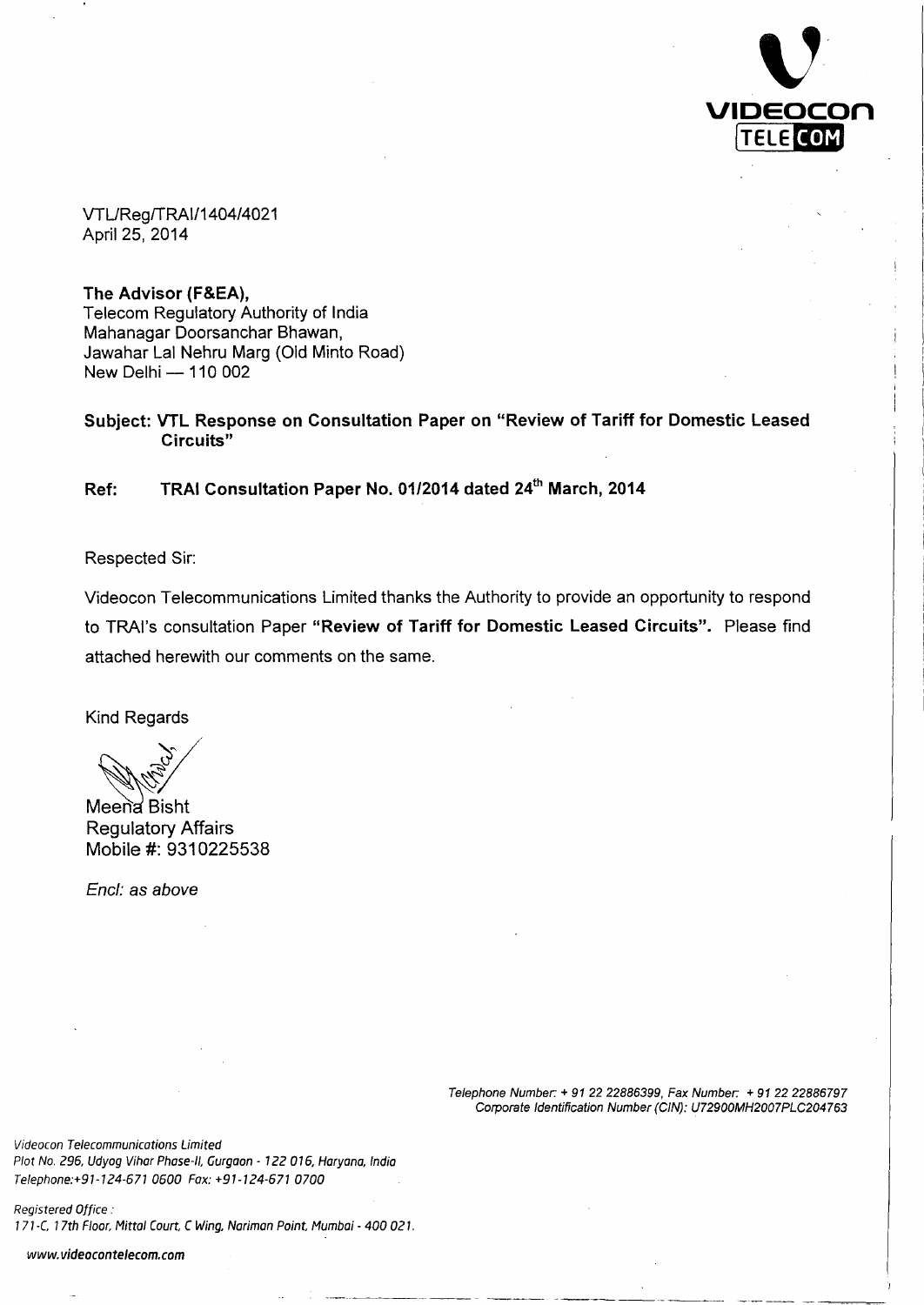

# **Response to the TRAI Consultation Paper on "Review of Tariff for Domestic Leased Circuits"**

At the outset, Videocon Telecommunications Limited welcomes the opportunity provided by the Authority to respond to the issues related to review of tariff for Domestic leased circuit.

We are pleased to submit our response on the queries raised by the Authority in the Consultation Paper.

### **VTL Response to the queries raised by TRAI in this consultation paper**

- $Q1$ : Should TRAI continue to use the bottom-up fully allocated cost method for computation of the cost-based ceiling tariffs for point-to-point DLCs (P2P-DLCs)?
- &
- In case your response to the Q1 is in the affirmative, what values of the following items  $Q2$ : should be used for estimation of ceiling tariffs for P2P-DLCs:
	- $(i)$ Return on Capital Employed (ROCE)
	- Useful lives of transmission equipment and Optical Fiber Cable (OFC) separately  $(ii)$
	- Average no. of fiber pairs lit in OFC in trunk segment and local lead segment  $(iii)$ separately
	- $(iv)$ Utilization factor of the OFC system in trunk segment and local lead segment separately?
- **Ans. Technological developments in transmission techniques has lead to development of efficient, cost effective and state of an art transmission links leading to significant reduction CAPEX. Thus in our opinion the bottom-up fully allocated cost method which was majorly based on the CAPEX model should not be considered for computation of the cost-based ceiling tariffs for point-to-point DLCs.**
- Q3: In case your response to the Q1 is in the negative, what should be the alternative approach for determining tariffs for P2P-DLCs of various bandwidth capacities? Please support your view with a detailed methodology along with supporting data and assumptions, if any.
- **Ans. Wavelength-Division Multiplexing (WDM) technology has enabled bidirectional communications over one strand of fiber, as well as multiplication of capacity resulting in reduction of per bit of transport cost. Fibre-optic communications are capable of carrying multiple Terabits of data per second over thousands of kilometers — at cost points unimaginably less than a decade ago. State-df-the-art DWDM systems support up to 192 A on a single pair of fiber, with each wavelength transporting up to 100 Gbit/s capacity — 400Gbit/s and ONE Terabits on the horizon.**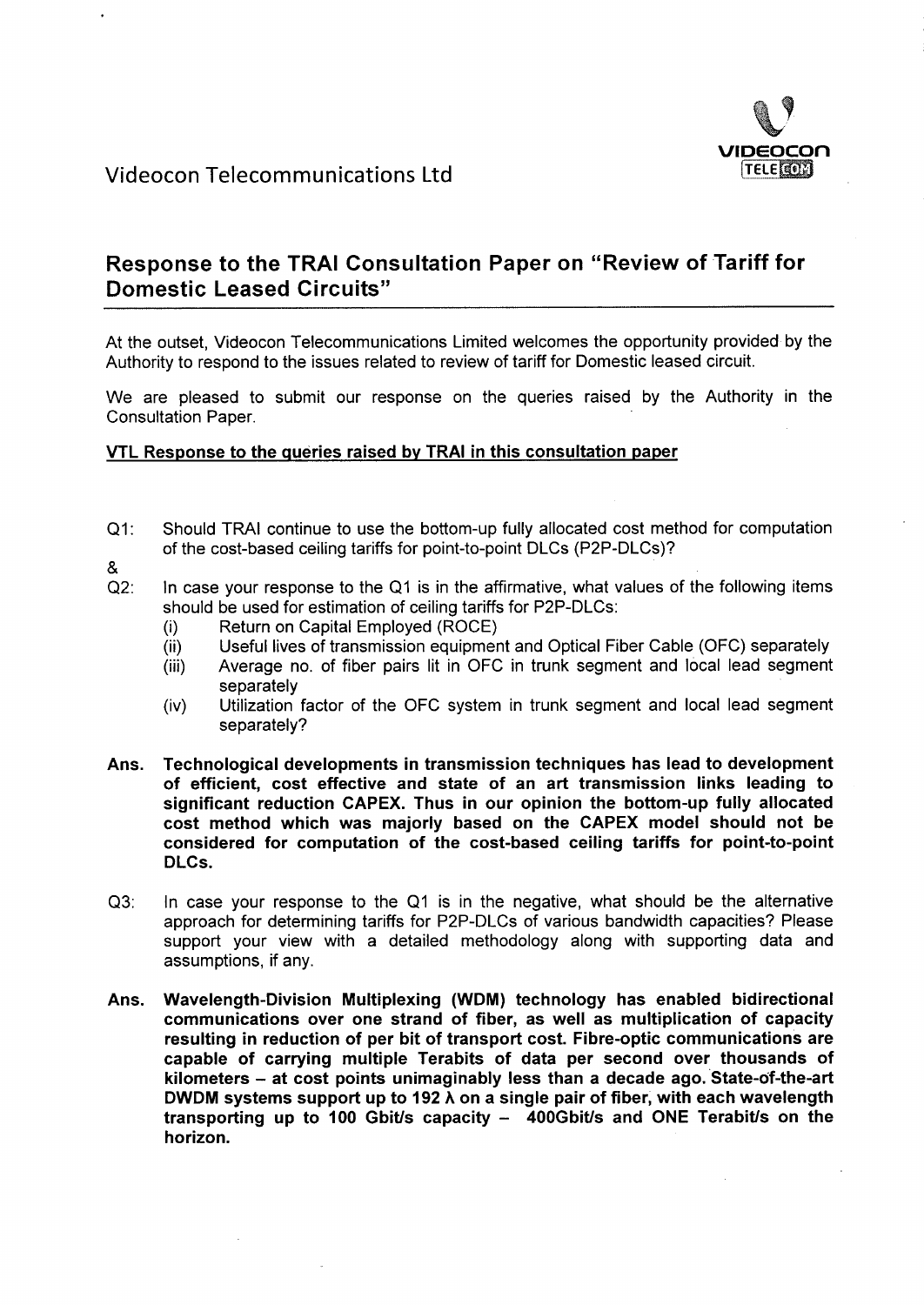

## Videocon Telecommunications Ltd

**Major cost in an optical fibre link goes into labor component and ROW charges which vary widely from region to region. TRAI has already obtained the information from the TSPs on Transmission infrastructure and its architecture used for providing DLCs including VPNs. Typical cost of OFC systems is as follows:**

- **Cost of OFC in ducts ranges from Rs. 350 per meter in plain terrain to Rs. 550 per meter in hilly terrain;**
- **DWDM system of 12 A (each A being of 10 GB) costs nearly to Rs. 120 per meter.**

**Based on above, total cost of a fully equipped (120 GB OFC system including cables) varies between Rs. 5 lack per km for plain terrain to Rs. 7 lack per km for hilly terrain.**

**Therefore, we are of the opinion that average of rates prevalent in market for different capacities should be used as a benchmark for prescribing the ceiling tariff.**

- $Q4$ : In your opinion, what are the bandwidth capacities of P2P-DLCs for which ceiling tariffs need to be prescribed?
- **Ans. In our opinion bandwidth capacities of 2 Mbit/s, 4 Mbit/s, 8 Mbit/s, 16 Mbit/s, 45 Mbit/s, STM-1, STM-4, STM-16, STM-64, 10 Gbit/s should be governed by the ceiling tariffs.**
- $Q5$ : In your opinion, is there a need for prescribing separate ceiling tariffs for local lead and trunk segment?

#### **Ans. We are of the opinion that there is no need to prescribe separate ceiling tariffs for local lead and trunk segment.**

 $Q6$ : In your opinion, is there a need for prescribing separate ceiling tariffs for remote and hilly areas?

- **Ans. No separate ceiling tariffs should be prescribed for remote and hilly areas. However the TSPs providing DLCs in remote and hilly areas may be financially incentivized by introducing scheme under Universal Service Obligation Fund (USOF).**
- $Q7$ : In your opinion, what are the distances of
	- Trunk segment and  $(i)$
	- Local lead segment (separately)  $(ii)$

of P2P-DLCs for which ceiling tariffs need to be prescribed?

&

Q8: In your opinion, is the distance interval of 5 km still relevant for prescribing distancebased ceiling tariffs for P2P-DLCs?

 $\boldsymbol{\alpha}$